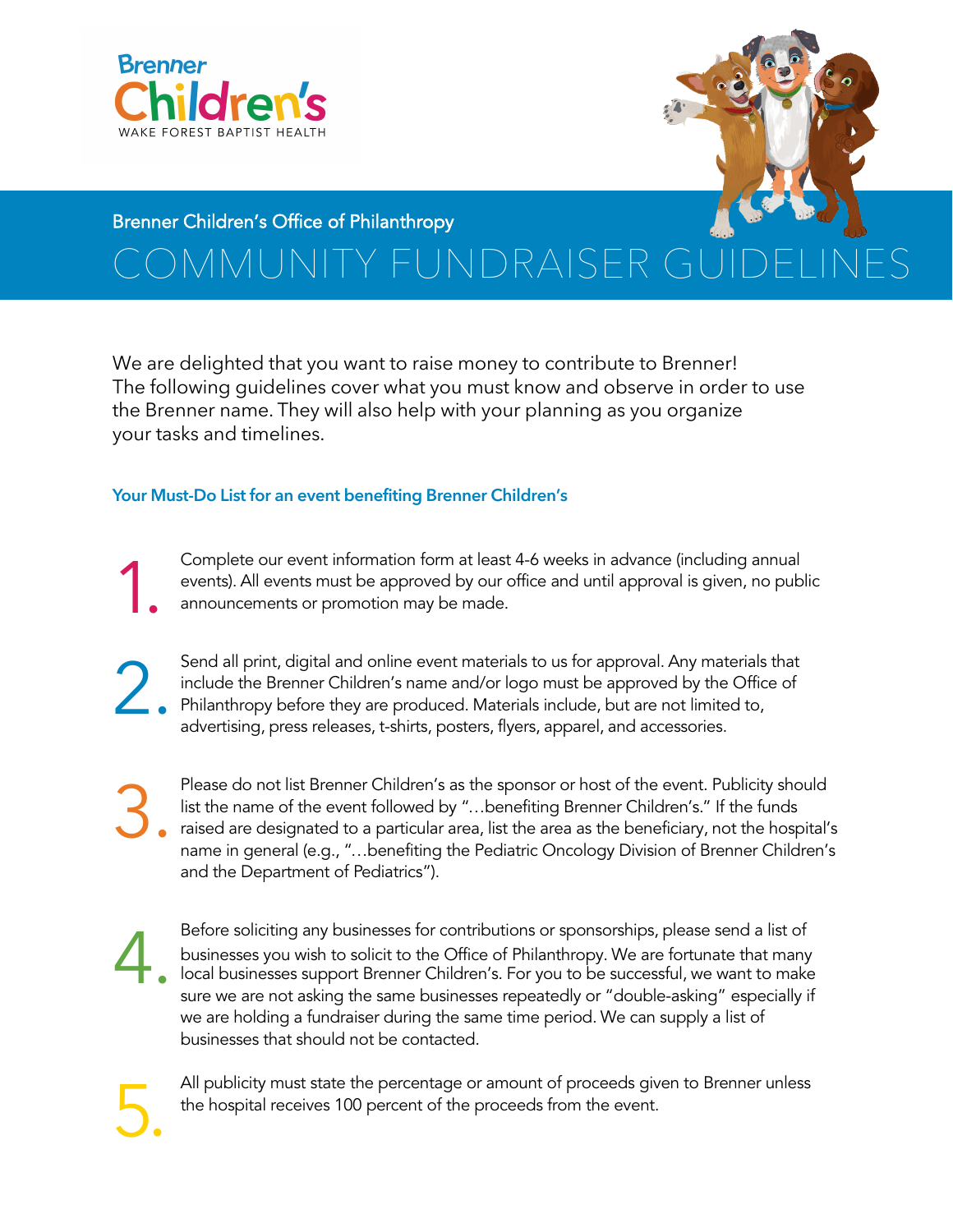#### **What our Brenner Children's Office of** Philanthropy **can do and cannot do for your event.**

#### **We can provide—**

- A letter of authorization you may use to validate the authenticity of the event.
- Approval for use of logos and logo files.
- We may be able to provide tax receipts to donors who make tax-deductible contributions payable to Brenner Children's.
- Provide you a Brenner Children's banner on loan to display at event.

#### **We cannot—**

- Provide on-site staff, volunteer support, or guarantee a speaker at your event.
- Extend our tax exempt status to you.
- Provide funding or reimbursement for event expenses.
- Solicit sponsorships for the event.
- Provide mailing lists.
- Provide insurance coverage.

#### **Event Proceeds**

For our institution's accounting purposes, please present funds raised for Brenner to the Office of Philanthropy within 30 days of the event.

Event participants should write checks to the event organizer or group. After the event, the organizer should present one check (representing the net proceeds) made payable to Brenner Children's. Please include the Proceeds Transmittal Form at the end of these documents with your check. If event participants checks are made payable to Brenner Children's, we ask the event organizer to include that information on the Proceeds Transmittal Form and provide this form when delivering the proceeds to the Office of Philanthropy.

IRS guidelines prevent us from providing tax receipts for non-gift transactions such as ticket sales, purchases, raffle tickets, etc. We may be able to provide tax receipts for tax purposes to donors who make tax-deductible contributions (gifts) to Brenner Children's directly. If someone makes a payment that is partly a gift and partly in consideration for goods or services received, the value of the goods or services received is not tax-deductible.

Please note goods and services received on proceeds transmittal form.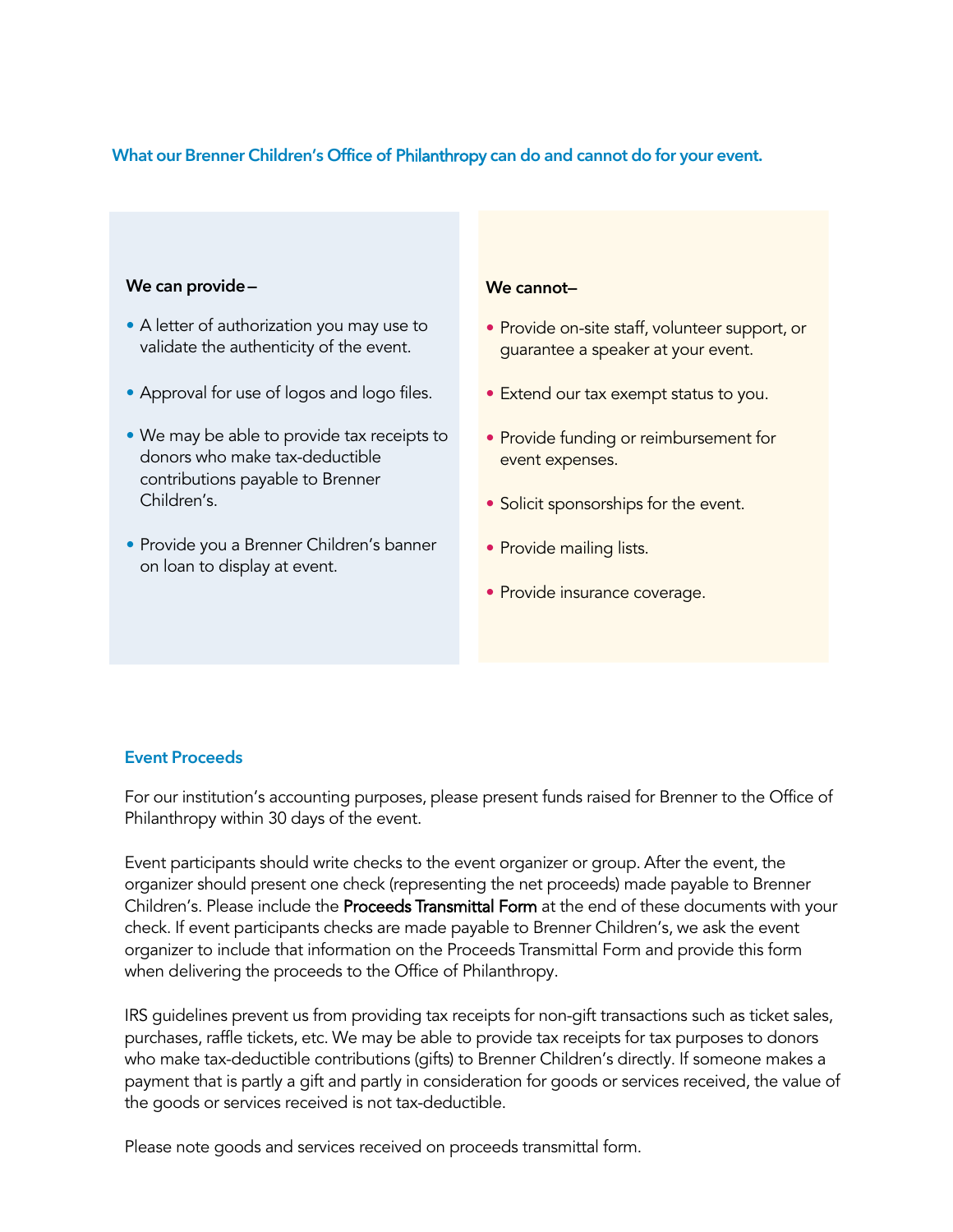#### Brenner Children's Office of Philanthropy COMMUNITY FUNDRAISER GUIDELINES

#### **Insurance, permits, expenses, cancellations,release of liability**

The event organizer is responsible for all expenses and must obtain any necessary permits, licenses, and insurance. Brenner Children's and all related entities cannot assume any type of liability for your event. If circumstances warrant (e.g., fraud, negative exposure, etc.), Brenner Children's may at any time, through members of its Advisory Group or senior administrators, direct you to cancel the event. You must agree to cancel the event if so directed and further agree to release Brenner Children's and its officers and employees from any and all liability in connection with any such action.

Should Brenner Children's decline the event form or choose not to be affiliated with the event in question, reference to Brenner Children's in any form (i.e., use of name or logos, etc.) will not be permitted.

#### **Publicity and Media**

We are grateful when successful community fundraising events gain attention from media outlets, but we are limited in how much help we can provide.

Atrium Health Wake Forest Baptist's Office of Marketing, Communications and Consumer coordinates all contact with media on behalf of Wake Forest Baptist. Only staff members who are authorized to work with the media are allowed to contact media representatives or to invite them to campus. (NOTE: Office of Philanthropy staff members are not authorized.)

While we can respond to media requests for comments about your event, we are not able to coordinate media coverage, and the Medical Center campus is not available for interviews, press conferences or photo opportunities with the media.

To help with publicity, we encourage you to use our press release template and to contact media about your event in advance and to announce your results.

#### **Check Presentations and Photos**

Philanthropy Office staff can arrange for a check presentation and photographs (not involving media outlets) with an appropriate backdrop and setting. Please know that we are not able to include patients, and our ability to include physicians, nurses and clinical staff is limited.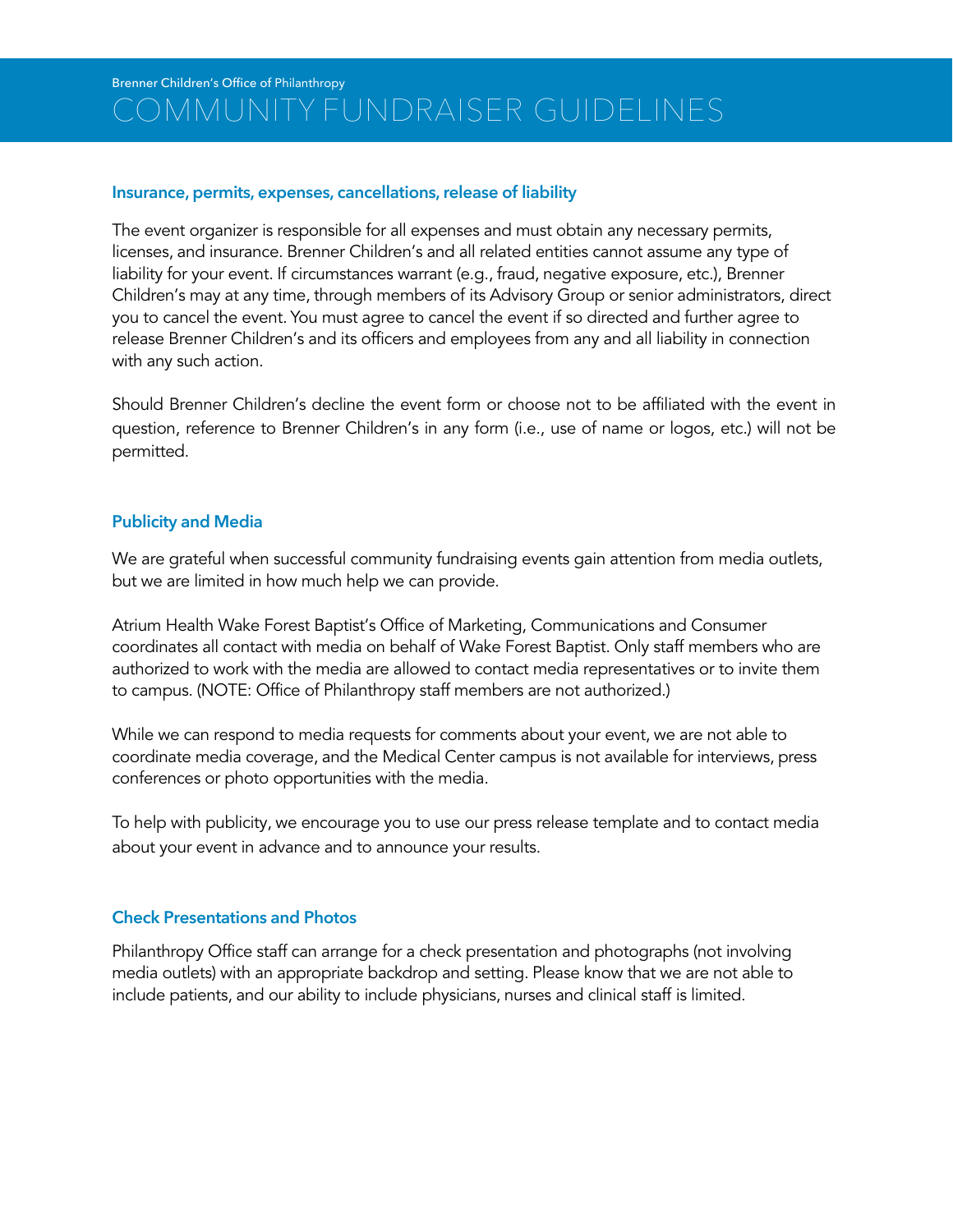



# OMMUNITY FUNDRAISI

Frequently Asked Questions

#### **How do we define a fundraising event?**

A fundraising event is any organized activity or social function that is held for the purpose of raising money for a charitable organization, in this case Brenner Children's Hospital.

#### **Can I direct the proceeds from my fundraiser to a certain area or fund at Brenner? Example cancer, Neonatal Intensive Care, etc.**

Yes, you can. Listed on the event form are a variety of funds for areas within Brenner Children's. Please choice one of the funds or check other and tell us where you would like the funds directed.

#### **When will I know if my event is approved as a fundraiser for Brenner?**

Within 10-14 days after we receive your event form, a staff member will contact you. Please make sure to fill out all the fields on the event form.

#### **May I use the Brenner Children's** n**ame and logo?**

Once your fundraiser is approved, we will provide you with our logo for your marketing materials. We must approve all documents and materials with our name and logo before printing or distribution, including the use of the Brenner Children's logo on any website.

#### **Will someone from Brenner Children's attend and/or speak at my event?**

Because of the large demand on clinical and support staff, we are not able to guarantee a speaker but will make every effort to schedule someone.

#### **May we use Brenner Children's 501(c)(3) federal tax identification number?**

No, if a business makes a donation to your event and requires proof of Brenner Children's taxexempt status, we can supply this directly to them.

#### **Do I need to create a 501(c)(3) (non-profit) organization to host a fundraiser for Brenner Children's?**

No, anyone can host a fundraiser for Brenner Children's without a non-profit status. If your organization claims 501c3 status, you will need to provide a tax receipt for any donations or sponsorships.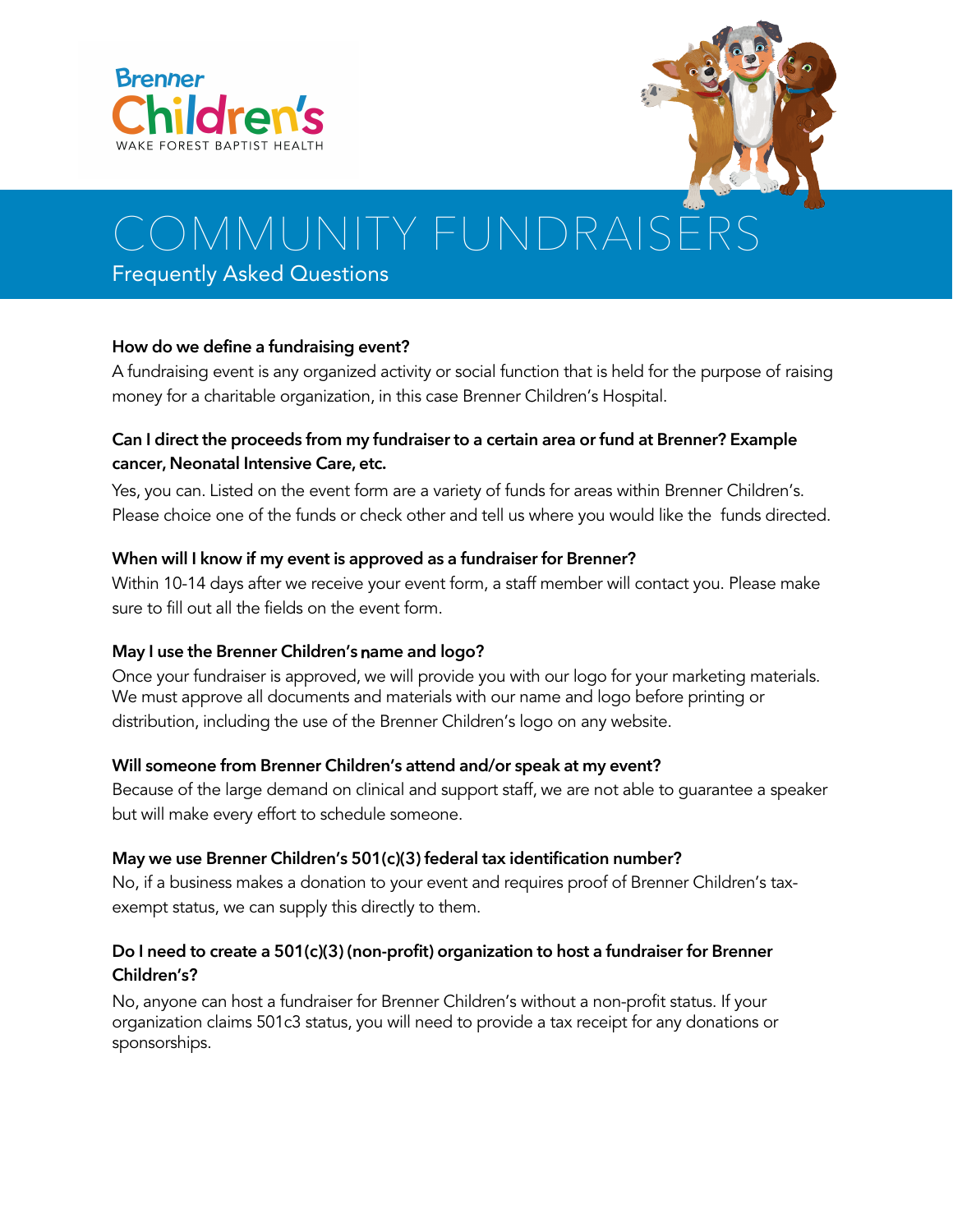#### **Can Brenner Children's issue gift receipts to my donors for tax purposes?**

Only if the checks are written to Brenner Children's. Since you are not an agent of Brenner Children's, you may not issue tax receipts for donations made to Brenner Children's. We cannot provide tax receipts for non-gift transactions, such as ticket sales, purchases, raffle tickets, etc. If someone makes a payment that is partly a gift and partly in consideration of goods or services, that person will receive a receipt for the gift amount only; the value of the goods or services received are not tax-deductible.

Please refer to the EVENT PROCEEDS section in the quidelines for more details.

#### **Will you advise us regarding sponsorships and in-kind donations?**

Yes. Having a sponsor is a great way to offset the costs of your fundraiser. Brenner Children's has developed relationships with businesses and vendors in our community and we take great care to foster these relationships. To avoid duplicate solicitations, you must notify the Philanthropy Office before asking a business or vendor for any kind of sponsorship or contribution, cash or in-kind. If you are not with an organization that claims 501(c)(3) status, please do not promise a charitable tax receipt.

#### **Does Brenner Children's provide event insurance?**

No. Because Brenner Children's is the beneficiary and has no direct involvement with operating the fundraiser, we do not provide event insurance. The fundraising coordinator is responsible for obtaining any required permits and certificates of insurance.

#### **Should I send a personal thank you letter or card to my donors?**

Definitely! It is important to thank everyone who was involved with your fundraiser. We suggest that you send a letter or card within one week after your fundraiser. Don't forget to thank your volunteers and committee!